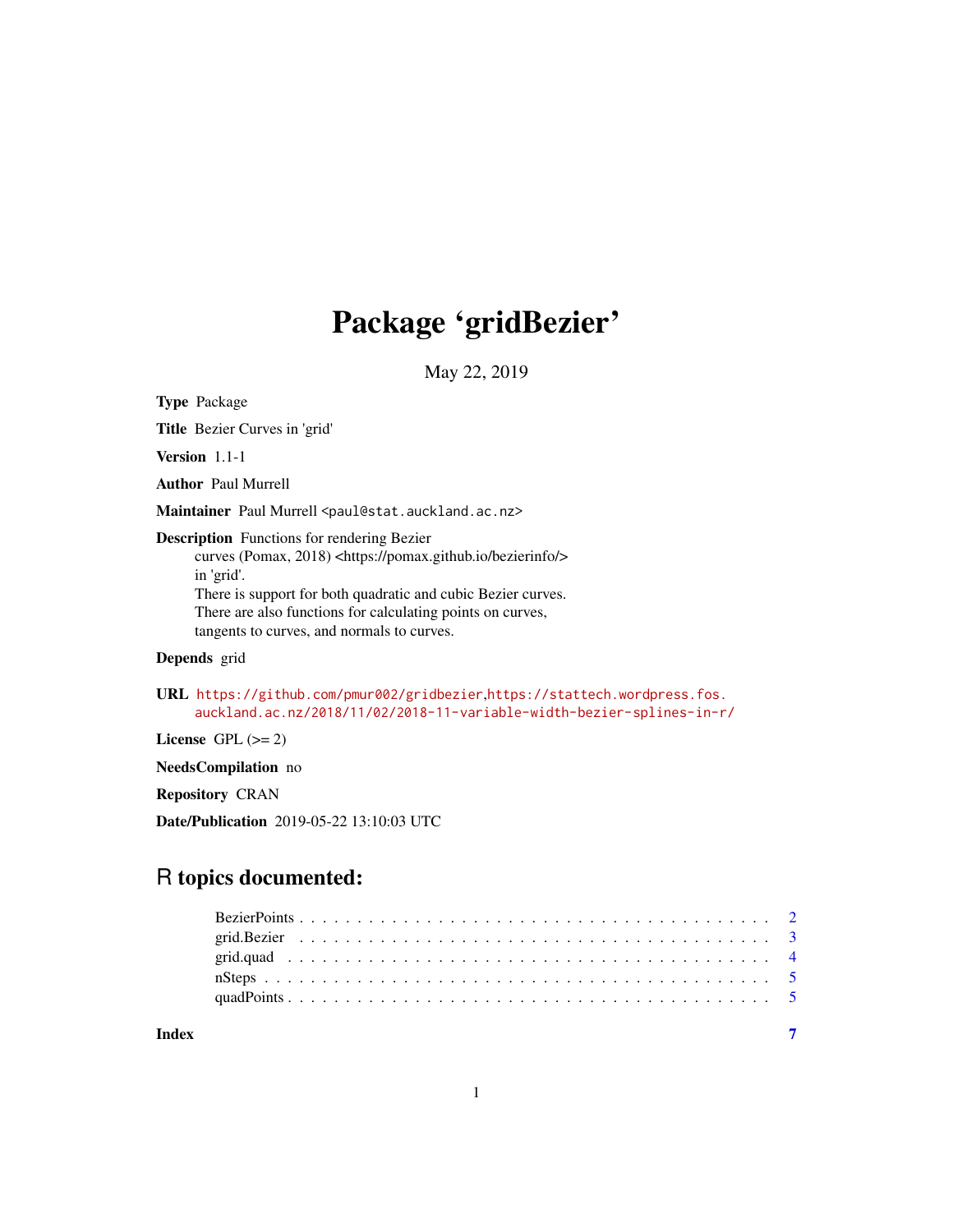<span id="page-1-0"></span>

Calculate points on a Bezier curve and/or tangents and/or normals to the curve at those points.

#### Usage

```
BezierPoints(x, range = NULL)
BezierTangent(x, range = NULL)
BezierNormal(x, range = NULL)
```
#### Arguments

|       | A "BezierGrob" object.                                                                                            |
|-------|-------------------------------------------------------------------------------------------------------------------|
| range | The range of t values within which to calculate points (or tangents or normals).<br>A numeric vector of length 2. |

#### Details

The tangents and normals are 1 inch in length.

#### Value

All functions return a list with components x and y. For BezierPoints these are locations on the curve. For BezierTangent and BezierNormal, these are the distances to the end points of tangent or normal line segments. All values are in inches.

#### Author(s)

Paul Murrell

#### Examples

```
x \leq BezierGrob(c(.2, .2, .8, .8), c(.2, .8, .8, .2),
                stepFn=function(...) seq(0, 1, length.out=10))
grid.draw(x)
pts <- BezierPoints(x)
grid.circle(pts$x, pts$y, default.units="in", r=unit(.5, "mm"),
            gp=gpar(fill="black"))
tan <- BezierTangent(x)
grid.segments(pts$x, pts$y, pts$x + tan$x, pts$y + tan$y,
              default.units="in", gp=gpar(col="green"))
norm <- BezierNormal(x)
grid.segments(pts$x, pts$y, pts$x + norm$x, pts$y + norm$y,
              default.units="in", gp=gpar(col="red"))
```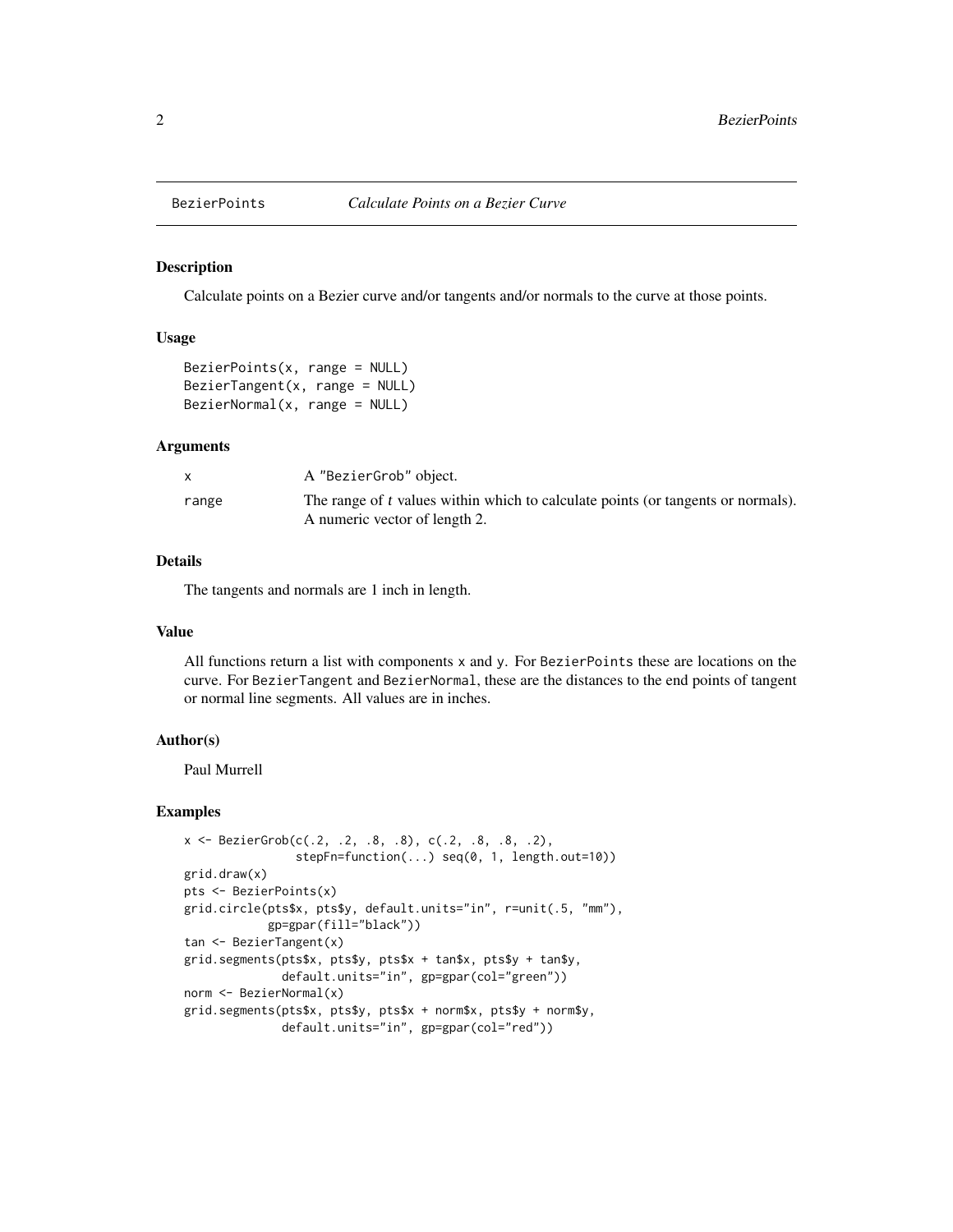<span id="page-2-1"></span><span id="page-2-0"></span>

Draw a Bezier curve or Bezier spline (multiple Bezier curves strung together).

#### Usage

```
grid.Bezier(...)
BezierGrob(x, y, default.units="npc",
          open=TRUE, stepFn=nSteps(100), gp=gpar(), name=NULL)
```
#### Arguments

| x, y          | Locations of control points. There should be four, or seven (or six if not open),<br>or ten (or nine), etc. Locations can be numeric or grid "unit" objects.                                                                                                                                                                      |
|---------------|-----------------------------------------------------------------------------------------------------------------------------------------------------------------------------------------------------------------------------------------------------------------------------------------------------------------------------------|
| default.units | The coordinate system to use if control point locations are just numeric.                                                                                                                                                                                                                                                         |
| open          | Whether to reuse the first control point as the last control point. If closed, the<br>shape may also be filled.                                                                                                                                                                                                                   |
| stepFn        | A function to generate values of t at which the curve will be evaluated for draw-<br>ing. The default is 100 equal-sized steps from 0 to 1. This function is called<br>for each Bezier curve within the Bezier spline, with arguments x, y (the control<br>points), and range (indicating the range of t to generate values for). |
| gp            | A grid "gpar" object, as produced by gpar(), or NULL.                                                                                                                                                                                                                                                                             |
| name          | A name for the grob that is generated.                                                                                                                                                                                                                                                                                            |
| $\ddotsc$     | Arguments passed from grid. Bezier() to BezierGrob().                                                                                                                                                                                                                                                                             |
|               |                                                                                                                                                                                                                                                                                                                                   |

#### Details

This function will produce a nicer result than the grid.bezier function from grid (because the latter is just an approximation using X-splines). This function also supports Bezier splines.

#### Value

BezierGrob produces a "BezierGrob" object.

#### Author(s)

Paul Murrell

#### Examples

```
grid.Bezier(c(.2, .2, .8, .8), c(.2, .8, .8, .2))
```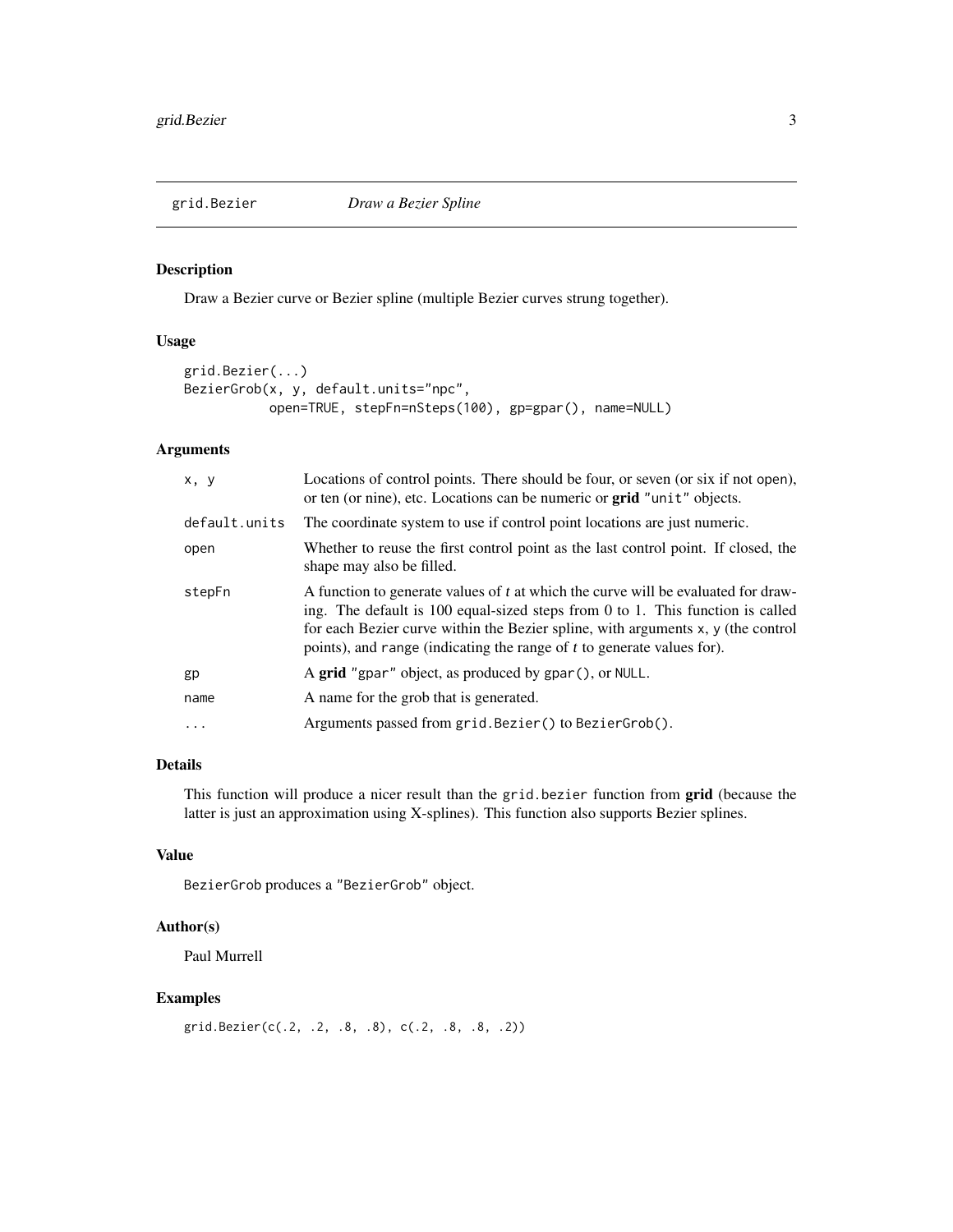<span id="page-3-0"></span>

Draw a quadratic Bezier curve or quadratic Bezier spline (multiple quadratic Bezier curves strung together).

#### Usage

```
grid.quad(...)
quadGrob(x, y, default.units="npc",
           open=TRUE, stepFn=nSteps(100), gp=gpar(), name=NULL)
```
#### Arguments

| x, y          | Locations of control points. There should be three, or five (or four if not open),<br>or seven (or eight), etc. Locations can be numeric or grid "unit" objects.                                                                                                                                                                  |
|---------------|-----------------------------------------------------------------------------------------------------------------------------------------------------------------------------------------------------------------------------------------------------------------------------------------------------------------------------------|
| default.units | The coordinate system to use if control point locations are just numeric.                                                                                                                                                                                                                                                         |
| open          | Whether to reuse the first control point as the last control point. If closed, the<br>shape may also be filled.                                                                                                                                                                                                                   |
| stepFn        | A function to generate values of t at which the curve will be evaluated for draw-<br>ing. The default is 100 equal-sized steps from 0 to 1. This function is called<br>for each Bezier curve within the Bezier spline, with arguments x, y (the control<br>points), and range (indicating the range of t to generate values for). |
| gp            | A grid "gpar" object, as produced by gpar(), or NULL.                                                                                                                                                                                                                                                                             |
| name          | A name for the grob that is generated.                                                                                                                                                                                                                                                                                            |
| $\ddots$      | Arguments passed from grid.quad() to quadGrob().                                                                                                                                                                                                                                                                                  |

#### Value

quadGrob produces a "quadgrob" object.

#### Author(s)

Paul Murrell

#### Examples

grid.quad(c(.2, .5, .8), c(.2, .8, .2))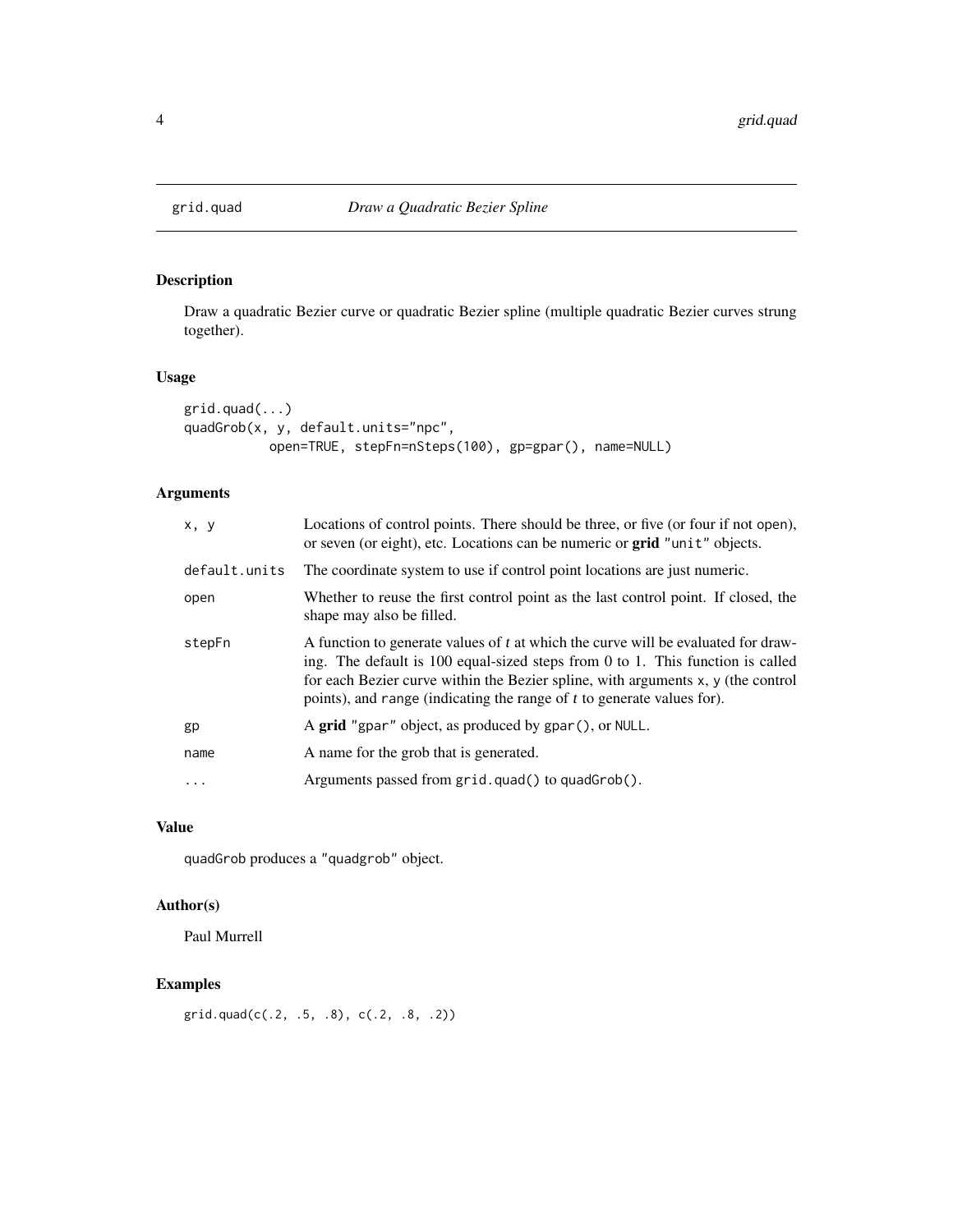<span id="page-4-0"></span>

Calculate steps in t for drawing each Bezier curve within a Bezier spline.

#### Usage

nSteps(n)

#### Arguments

n The number of steps (assuming a range of t from 0 to 1).

#### Details

This function generates a function that can be used as the stepFn argument to [grid.Bezier](#page-2-1). It will simply generate n values in the range 0 to 1, though if range is also provided, the number of steps is reduced (see the examples below). A minimum of 2 steps will be generated.

#### Value

BezierGrob produces a "BezierGrob" object.

#### Author(s)

Paul Murrell

#### Examples

```
nSteps(100)
nSteps(100)(range=0:1)
nSteps(100)(range=0:1/2)
```
quadPoints *Calculate Points on a Bezier Curve*

#### Description

Calculate points on a Bezier curve and/or tangents and/or normals to the curve at those points.

#### Usage

quad $Points(x, range = NULL)$ quadTangent( $x$ , range = NULL) quadNormal(x, range = NULL)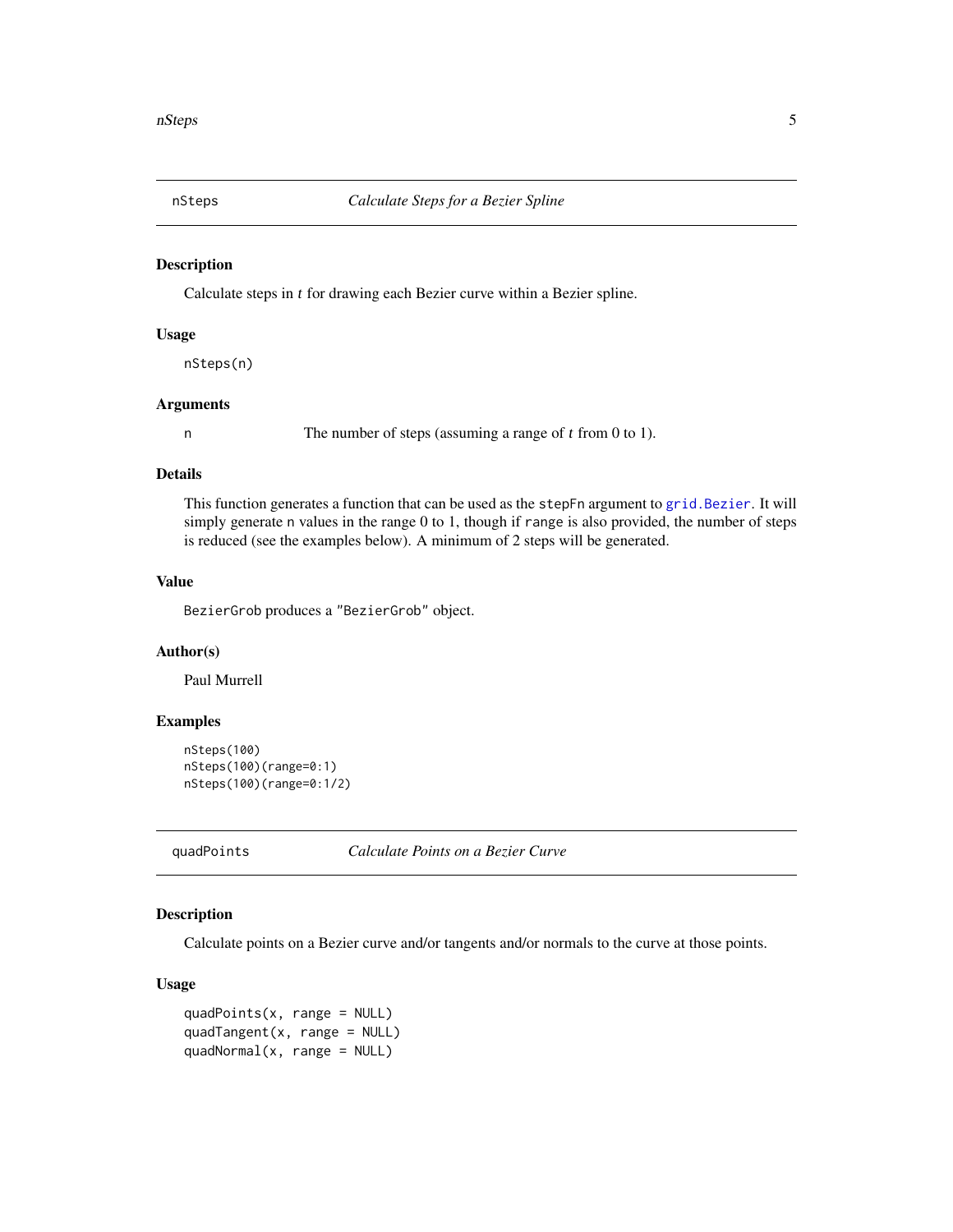#### Arguments

|       | A "quadGrob" object.                                                                                              |
|-------|-------------------------------------------------------------------------------------------------------------------|
| range | The range of t values within which to calculate points (or tangents or normals).<br>A numeric vector of length 2. |

#### Details

The tangents and normals are 1 inch in length.

#### Value

All functions return a list with components x and y. For quadPoints these are locations on the curve. For quadTangent and quadNormal, these are the distances to the end points of tangent or normal line segments. All values are in inches.

#### Author(s)

Paul Murrell

#### Examples

```
x \leq -q quadGrob(c(.2, .5, .8), c(.2, .8, .2),
                stepFn=function(...) seq(0, 1, length.out=10))
grid.draw(x)
pts <- quadPoints(x)
grid.circle(pts$x, pts$y, default.units="in", r=unit(.5, "mm"),
            gp=gpar(fill="black"))
tan \leq quadTangent(x)
grid.segments(pts$x, pts$y, pts$x + tan$x, pts$y + tan$y,
              default.units="in", gp=gpar(col="green"))
norm <- quadNormal(x)
grid.segments(pts$x, pts$y, pts$x + norm$x, pts$y + norm$y,
              default.units="in", gp=gpar(col="red"))
```